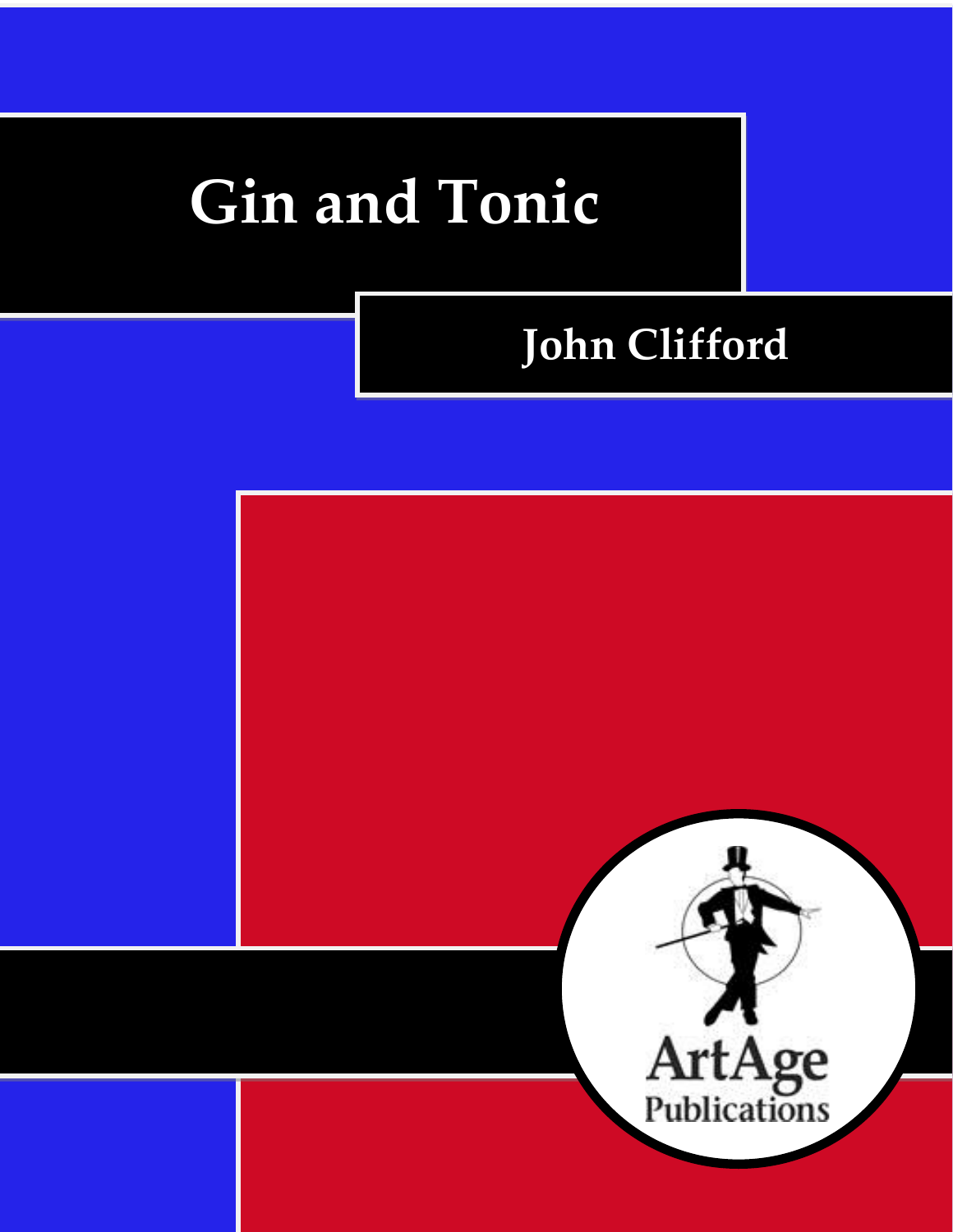

ArtAge supplies books, plays, and materials to older performers around the world. Directors and actors have come to rely on our 30+ years of experience in the field to help them find useful materials and information that makes their productions stimulating, fun, and entertaining.

ArtAge's unique program has been featured in *Wall Street Journal, LA Times, Chicago Tribune, American Theatre, Time Magazine, Modern Maturity,*  on *CNN, NBC,* and in many other media sources.

ArtAge is more than a catalog. We also supply information, news, and trends on our top-rated website, *www.seniortheatre.com*. We stay in touch with the field with our very popular enewsletter, *Senior Theatre Online*. Our President, Bonnie Vorenberg, is asked to speak at conferences and present workshops that supplement her writing and consulting efforts. We're here to help you be successful in Senior Theatre!

# *We help older performers fulfill their theatrical dreams!*

**ArtAge Publications** Bonnie L. Vorenberg, President PO Box 19955 Portland OR 97280 503-246-3000 or 800-858-4998 [bonniev@seniortheatre.com](mailto:bonniev@seniortheatre.com) www.seniortheatre.com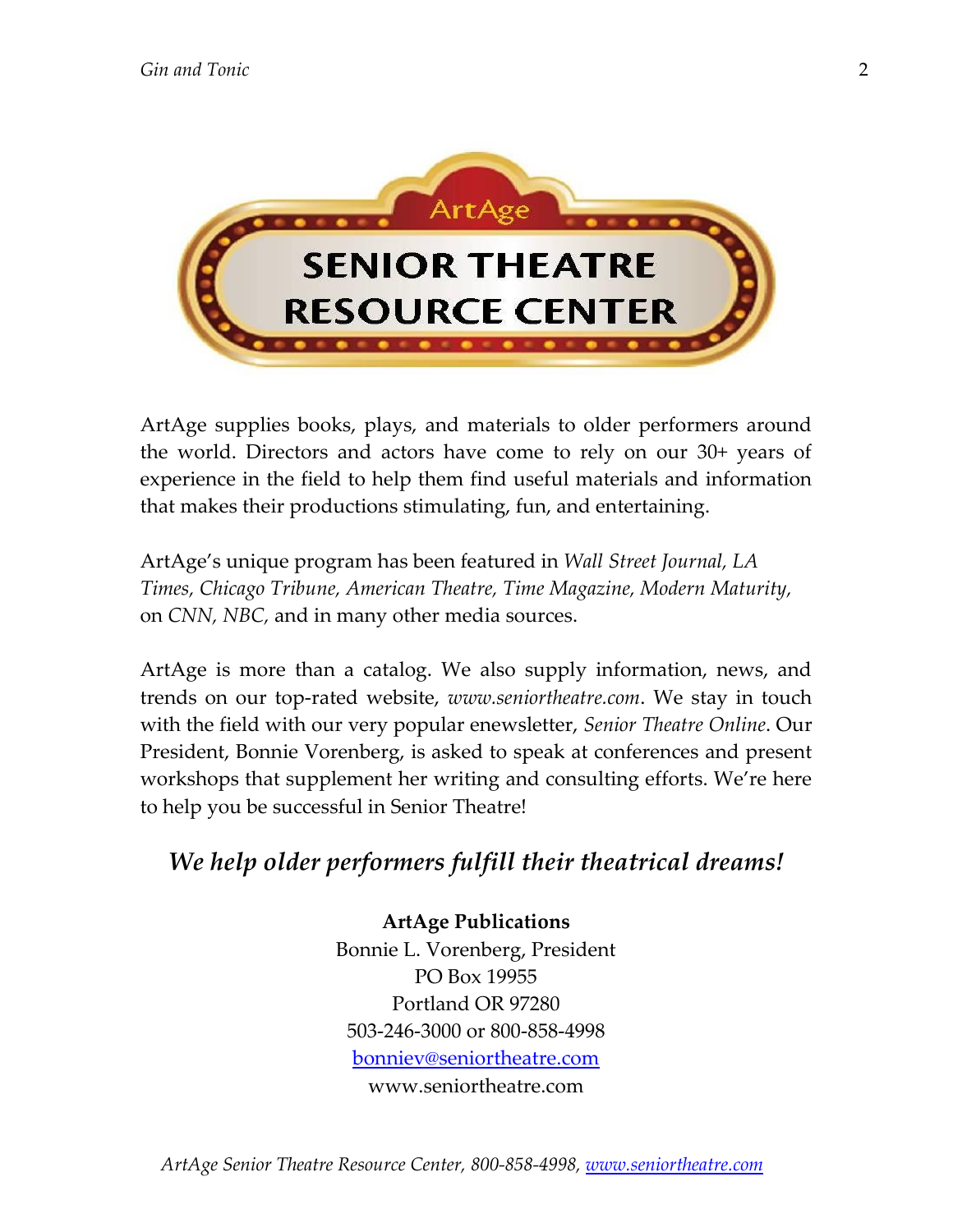# *NOTICE*

**Copyright:** This play is fully protected under the Copyright Laws of the United States of America, Canada, and all other countries of the Universal Copyright Convention.

The laws are specific regarding the piracy of copyrighted materials. Sharing the material with other organizations or persons is prohibited. Unlawful use of a playwright's work deprives the creator of his or her rightful income.

**Cast Copies:** Performance cast copies are required for each actor, director, stage manager, lighting and sound crew leader.

**Changes to Script:** Plays must be performed as written. Any alterations, additions, or deletions to the text must be approved.

**Permission to Film:** Rights to produce, film, or record, in whole or in part, in any medium or in any language, by any group amateur or professional, are fully reserved.

**Royalty:** Royalties are due when you perform the play for any audience, paying or non-paying, professional or amateur. This includes readings, cuttings, scenes, and excerpts.

The royalty for amateur productions of this show is posted online. It is payable two weeks prior to your production. Contact us for professional rates or other questions. Royalty fees are subject to change.

Insert the following paragraph in your programs:

*Performed with special permission from ArtAge Publications' Senior Theatre Resource Center at 800-858-4998, [www.seniortheatre.com](http://www.seniortheatre.com/)*

Copyright 2003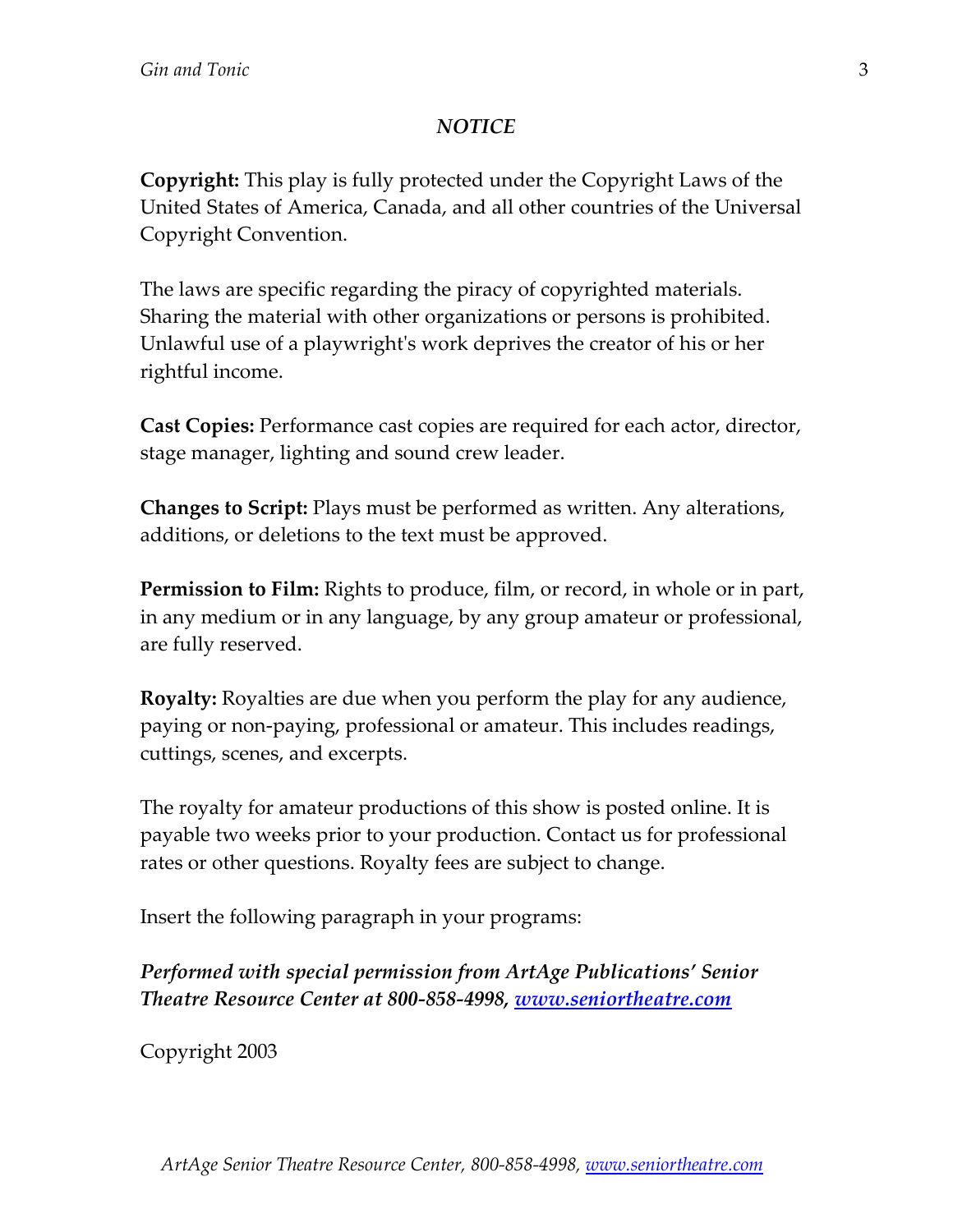# **FREEVIEW WARNING—COPYRIGHTED MATERIAL!**

## **Gin and Tonic**

by

John Clifford

#### **CAST**

**OLIVE:** A busy, mature research writer who is having a bad day at the office and thinks she as no time for clowns like...

**STAN:** A lively outgoing oldster who still has the fire in him and takes every "no" as a "maybe."

#### Time

#### Present.

#### Place

Olive's writing space, a sparsely furnished office.

**PROPS:** Small table, phone, two chairs set apart. Olive needs a compact-mirror, Stan a hat.

*(OLIVE is standing by her desk concluding an unpleasant phone call)*

**OLIVE:**No - this is my office number, but that's all right...Is the dentist positive about this? I really don't want to have a root canal, can't he just make the problem disappear? ...All right. This is already a bad week so let's get it over with. Friday at ten. See you Friday. *(sets phone down)* Darn! Darn, darn, damn. *(Using her compact-mirror, she opens her mouth wide and examines her back teeth.* 

*STAN enters, wearing a jaunty hat; he puzzles a moment before his first words startle her.)*

*ArtAge Senior Theatre Resource Center, 800-858-4998, [www.seniortheatre.com](http://www.seniortheatre.com/)*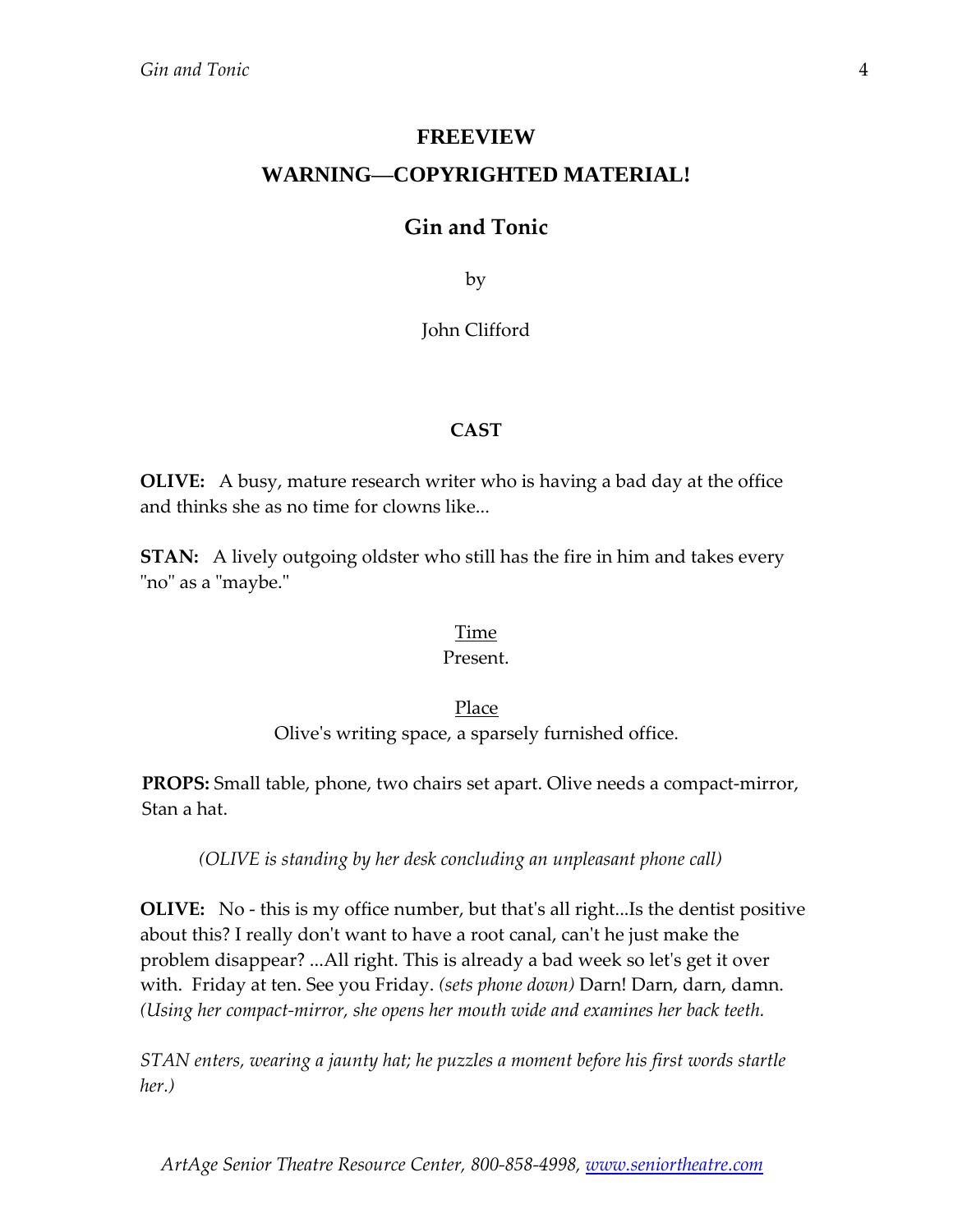**STAN:**What are you gaping at?

**OLIVE:**Uh -I had something in my eye.

**STAN:**Like what - your tonsils?

**OLIVE:** No, I was just ... None of your business!

**STAN:** *(STAN takes off his hat and calmly hangs it on an invisible wall-hanger, where it falls to the floor as he turns back to face her)* Recognize me now?

**OLIVE:**Didn't you come in here yesterday? Why are you back?

**STAN:** I wasn't happy with the service.

**OLIVE:**I didn't offer you any service.

**STAN:**That's my complaint.

**OLIVE:**I don't know what you want. Do you have a question?

**STAN:** This is the Senior Dating Service. I'm a senior, where's the service?

**OLIVE:**No, no. That's down the hall. *(dismissively sits and turns to her work)*

**STAN:**What's the motto of your dating service - you may be old but you don't have to be out a date?

**OLIVE:** *(irritably)* I'm a writer. I write technical manuals. I just had a project cancelled on me. All this research is totally wasted. So what do you want from me?

**STAN:** The sign down the hall says Dating Service.

**OLIVE:**The sign is down the hall because that stupid business is down the hall. And I wish you old geezers would stop coming in here.

**STAN:** My lucky day - I caught you in a good mood.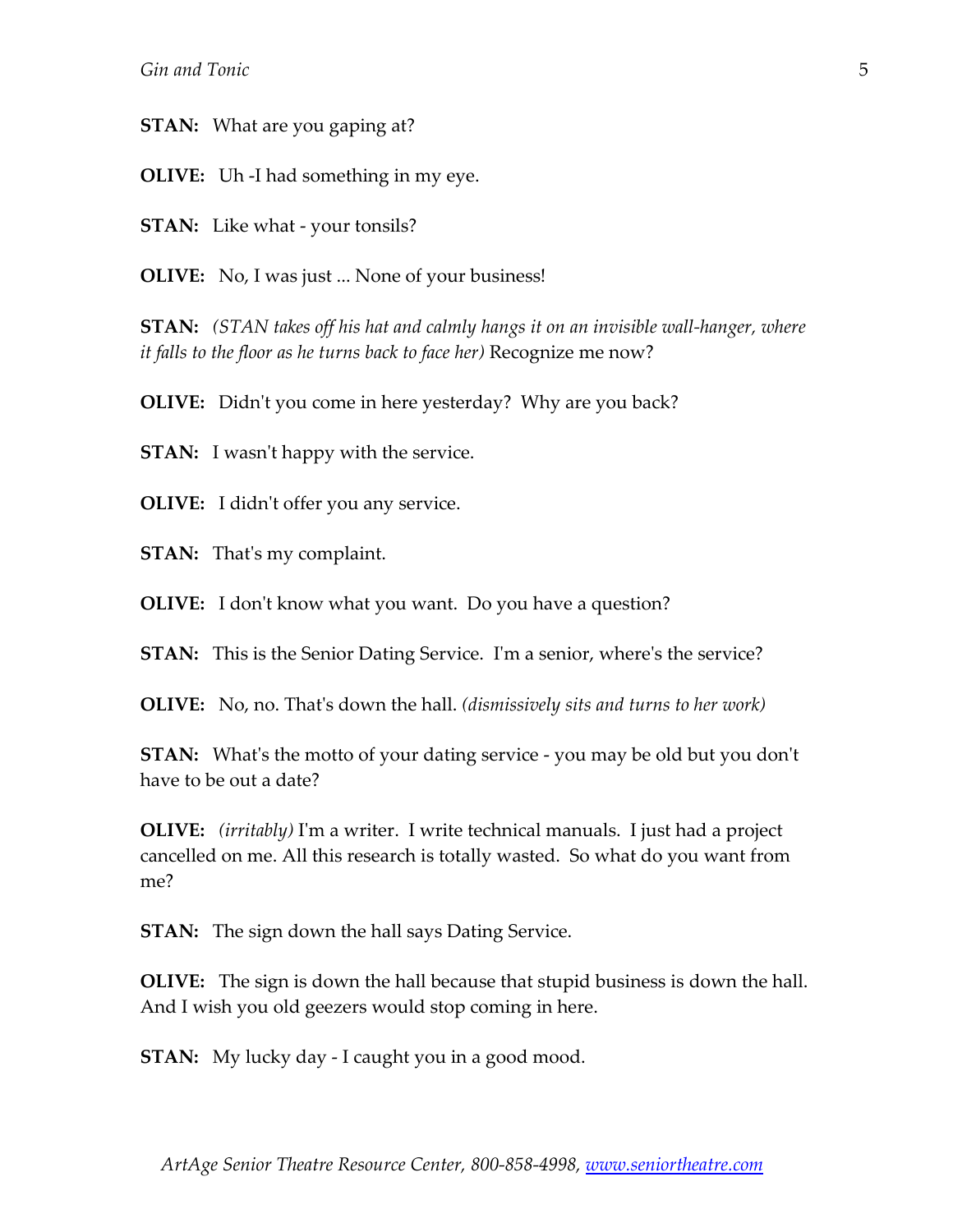**OLIVE:**All right, I was rude. Take my apologies and go.

*(STAN doesn't go)*

*...*I'm closing up! ...Do you want something?

**STAN:** Let's go out and have a gin and tonic.

**OLIVE:** I don't even know you!

**STAN:** You're right, we need to get better acquainted. Maybe we should give each other a big hug...Did you know, once you've hugged and kissed a fellow, you can never again regard him as a complete stranger.

**OLIVE:** I think you're getting stranger by the minute!

**STAN:** I like mature women. An older woman is like vintage champagne. Bottled up a long time and waiting to pop!

**OLIVE:** You wish.

**STAN:** That's true...You keep saying things that make me feel optimistic. I think we're a match. We go together like two sides of a sandwich.

**OLIVE:** I don't want to be a sandwich. Please - would you leave.

**STAN:** Before we get acquainted?

**OLIVE:** I don't want to get acquainted.

**STAN:** Then why did you invite me in here?

**OLIVE:** I didn't!

**STAN:** The sign on your door says Come In.

**OLIVE:** That is not meant for you.

**STAN:** It doesn't say everybody but me.